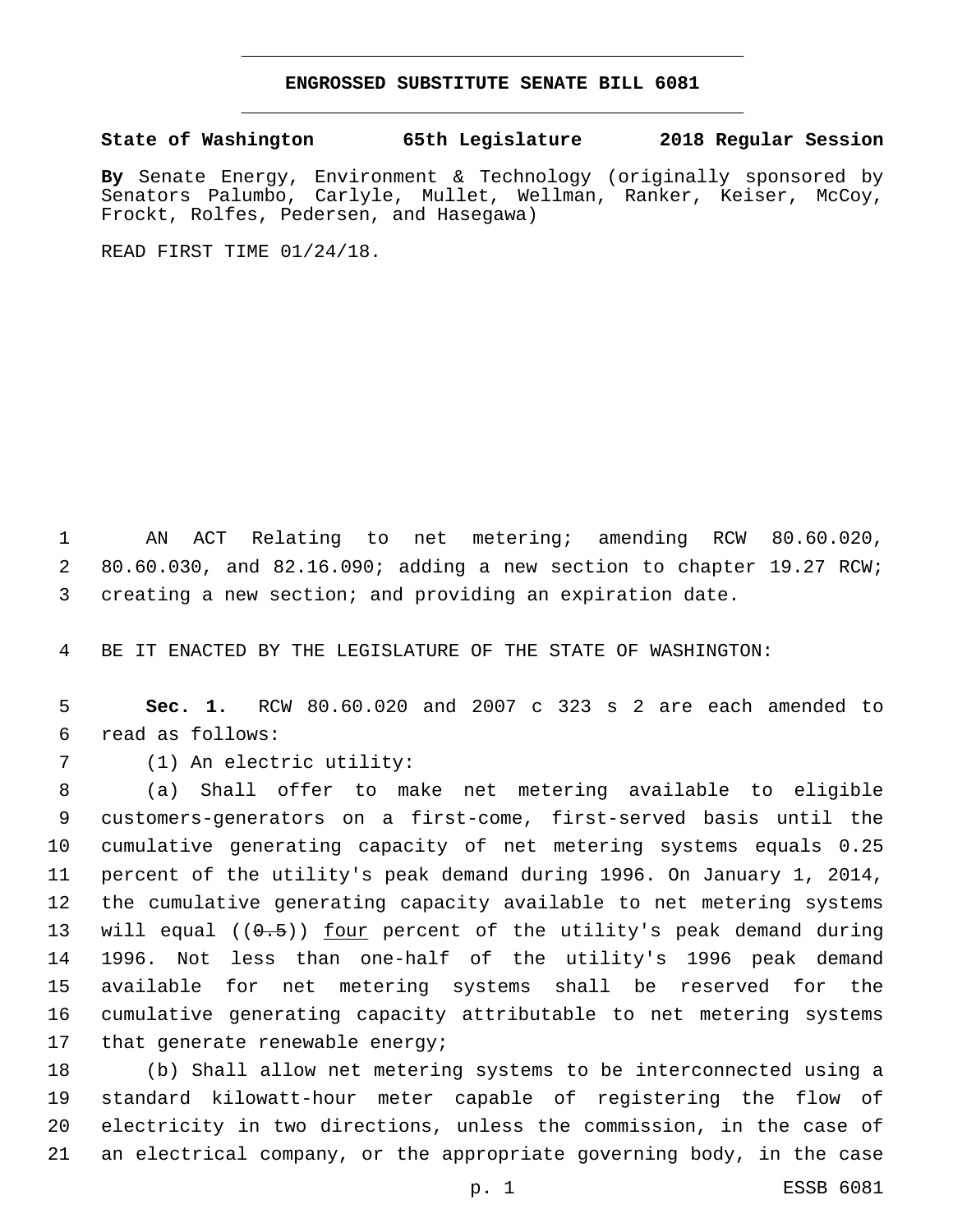of other electric utilities, determines, after appropriate notice and 2 opportunity for comment:

 (i) That the use of additional metering equipment to monitor the flow of electricity in each direction is necessary and appropriate for the interconnection of net metering systems, after taking into account the benefits and costs of purchasing and installing 7 additional metering equipment; and

 (ii) How the cost of purchasing and installing an additional meter is to be allocated between the customer-generator and the 10 utility;

 (c) Shall charge the customer-generator a minimum monthly fee that is the same as other customers of the electric utility in the same rate class, but shall not charge the customer-generator any additional standby, capacity, interconnection, or other fee or charge unless the commission, in the case of an electrical company, or the appropriate governing body, in the case of other electric utilities, determines, after appropriate notice and opportunity for comment 18 that:

 (i) The electric utility will incur direct costs associated with interconnecting or administering net metering systems that exceed any 21 offsetting benefits associated with these systems; and

 (ii) Public policy is best served by imposing these costs on the customer-generator rather than allocating these costs among the 24 utility's entire customer base.

 (2) If a production meter and software is required by the electric utility to provide meter aggregation under RCW 80.60.030(4), the customer-generator is responsible for the purchase of the 28 production meter and software.

 **Sec. 2.** RCW 80.60.030 and 2007 c 323 s 3 are each amended to 30 read as follows:

 Consistent with the other provisions of this chapter, the net energy measurement must be calculated in the following manner:

 (1) The electric utility shall measure the net electricity produced or consumed during the billing period, in accordance with 35 normal metering practices.

 (2) If the electricity supplied by the electric utility exceeds the electricity generated by the customer-generator and fed back to the electric utility during the billing period, the customer-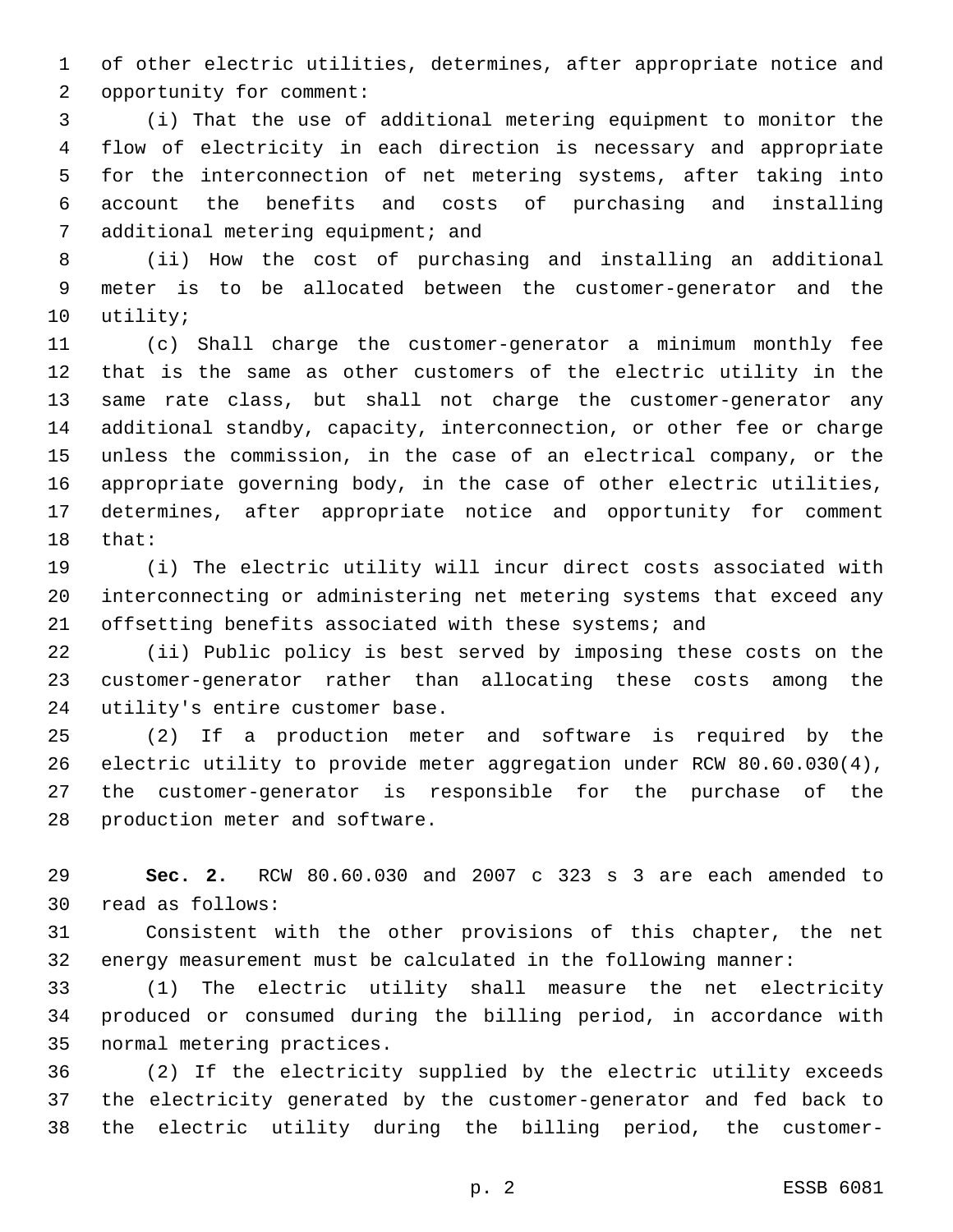generator shall be billed for the net electricity supplied by the electric utility, in accordance with normal metering practices.

 (3) If electricity generated by the customer-generator exceeds the electricity supplied by the electric utility, the customer-5 generator:

 (a) Shall be billed for the appropriate customer charges for that billing period, in accordance with RCW 80.60.020; and

 (b) Shall be credited for the excess kilowatt-hours generated during the billing period, with this kilowatt-hour credit appearing 10 on the bill for the following billing period.

 (4) If a customer-generator requests, an electric utility shall 12 provide meter aggregation.

 (a) For customer-generators participating in meter aggregation, kilowatt-hours credits earned by a net metering system during the billing period first shall be used to offset electricity supplied by 16 the electric utility.

 (b) Not more than a total of one hundred kilowatts shall be aggregated among all customer-generators participating in a 19 generating facility under this subsection.

 (c) Excess kilowatt-hours credits earned by the net metering system, during the same billing period, shall be credited equally by the electric utility to remaining meters located on all premises of a customer-generator at the designated rate of each meter.

 (d) Meters so aggregated shall not change rate classes due to 25 meter aggregation under this section.

26 (5) On ((April 30th)) March 31st of each calendar year, any remaining unused kilowatt-hour credit accumulated during the previous 28 year shall be granted to the electric utility to be used to assist qualified low-income residential customers of the electric utility in paying their electricity bills, without any compensation to the 31 customer-generator.

 **Sec. 3.** RCW 82.16.090 and 1988 c 228 s 1 are each amended to 33 read as follows:

 Any customer billing issued by a light or power business or gas distribution business that serves a total of more than twenty thousand customers and operates within the state shall include the 37 following information: